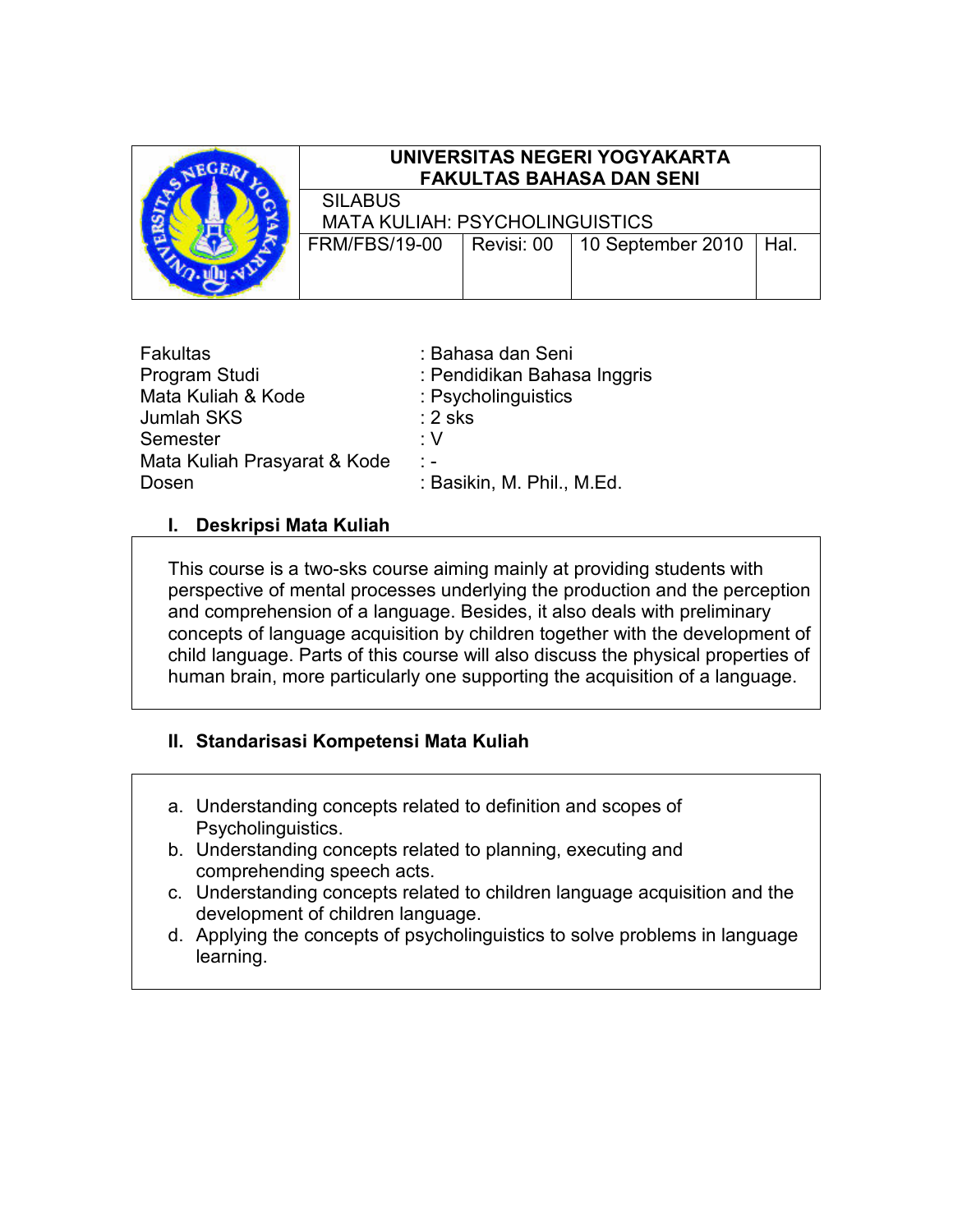| Minggu ke   | Pokok Bahasan                              | Rincian Pokok Bahasan                                                                                                                                        | Waktu           |
|-------------|--------------------------------------------|--------------------------------------------------------------------------------------------------------------------------------------------------------------|-----------------|
|             | Orientation and silabus<br>negotiation     |                                                                                                                                                              | 1 x 100'        |
| $   -    $  | Scope and branches of<br>Psycholinguistics | 1. Basic psycholinguistics<br>Developmental<br>2.<br>psycholinguistics<br>3. Applied<br>psycholinguistics                                                    | $2 \times 100'$ |
| $IV - VI$   | The Nature of Language                     |                                                                                                                                                              | $3 \times 100'$ |
| $VII - IX$  | Comprehension of<br>sentences              | 1. Roles of constituents in<br>comprehension<br>2. Processes of<br>comprehending<br>utterances<br>Comprehension in its<br>3.<br>narrow and broader<br>senses | $3 \times 100'$ |
| X           | Mid-semester Test                          |                                                                                                                                                              | 1 x 100'        |
| $XI - XIII$ | Utilization of sentences                   | 1. Grice's maxims of<br>conversation<br>2. Conversation principle<br>3. Speech acts                                                                          | $3 \times 100'$ |
| $XIV - XVI$ | Language Acquisition                       | <b>Children First Language</b><br>1.<br>acquisition<br>2. Development of<br>meaning among<br>children<br>3. Second and foreign<br>language acquisition       | 3 x 100'        |
| XVII        | <b>Semester Test</b>                       |                                                                                                                                                              | 1 x 100'        |

# III. Pokok Bahasan dan Rincian Pokok Bahasan

## IV. Referensi / Sumber Bahan

A. Wajib: 1. Clark, H.H and Clark, E.V. (1977). Psychology and Language: An introduction to Psycholinguistics. New York: Harcourt Brace Jovanovich. 2. Taylor, I. (1990). Psycholinguistics: Learning and Using Language.

Englewood Cliffs, N.J: Prentice Hall.

#### B. Anjuran:

1. Traxler, M.J & Gernbacher, M. A. (2006). The Handbook of Psycholinguistics, 2Ed. Elsevier Inc.